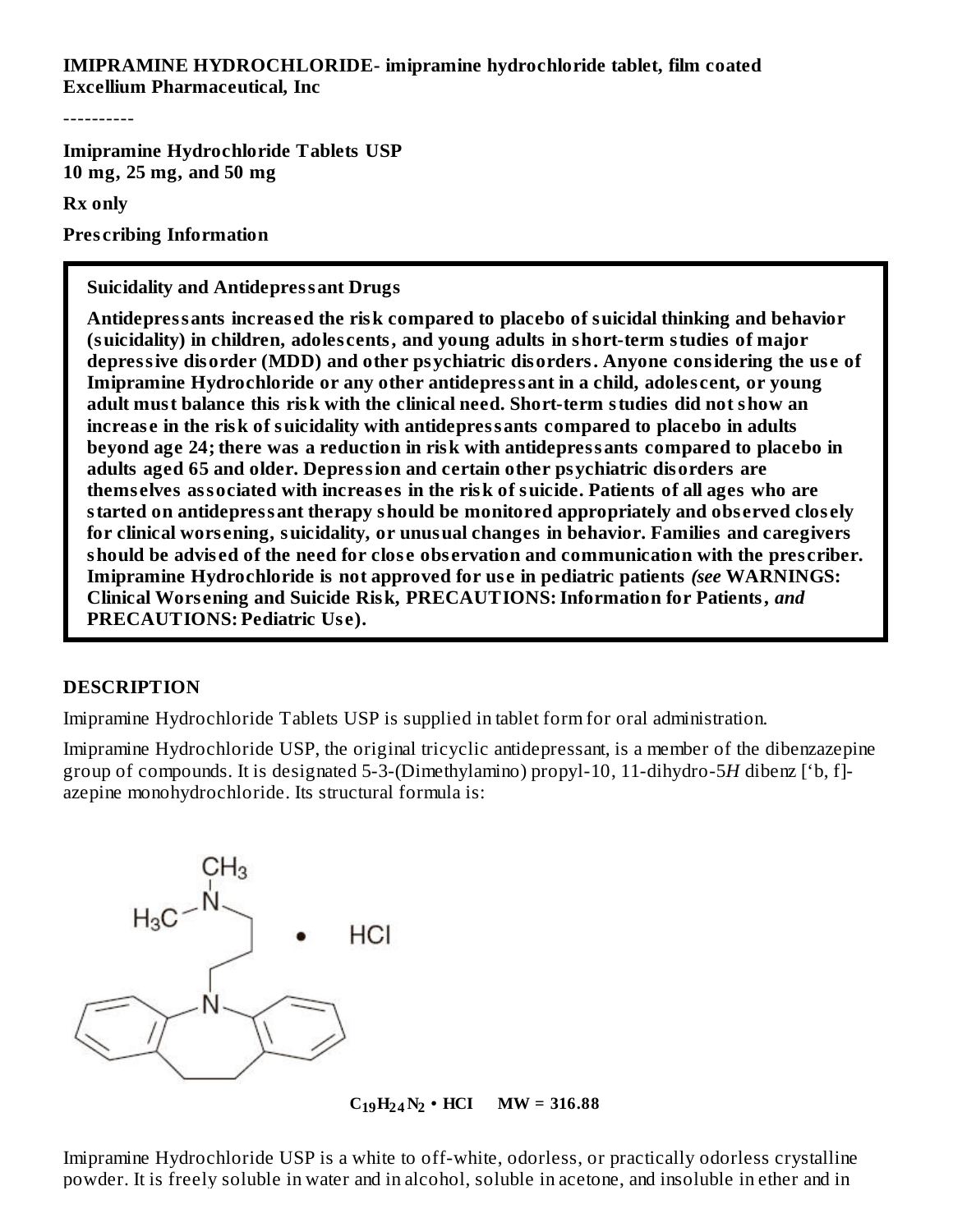powder. It is freely soluble in water and in alcohol, soluble in acetone, and insoluble in ether and in benzene.

*Inactive Ingredients:* Microcrystalline Cellulose, Sodium Starch Glycolate, Dicalcium Phosphate, Colloidal Silicon Dioxide, Megnesium Stearate, Hydroxypropyl Methyl Cellulose, Titanium Dioxide, Polyethylene Glycol, Polysorbate, D & C Red  $# 30$  and  $# 40$ , FD & C Blue  $# 1$  and  $# 2$ , and D & C Yellow  $\#$  6 and  $\#$  10.

### **CLINICAL PHARMACOLOGY**

The mechanism of action of Imipramine Hydrochloride is not definitely known. However, it does not act primarily by stimulation of the central nervous system.

The clinical effect is hypothesized as being due to potentiation of adrenergic synapses by blocking uptake of norepinephrine at nerve endings. The mode of action of the drug in controlling childhood enuresis is thought to be apart from its antidepressant effect.

#### **INDICATIONS AND USAGE**

#### **Depression**

For the relief of symptoms of depression. Endogenous depression is more likely to be alleviated than other depressive states. One to three weeks of treatment may be needed before optimal therapeutic effects are evident.

### **Childhood Enuresis**

May be useful as temporary adjunctive therapy in reducing enuresis in children aged 6 years and older, after possible organic causes have been excluded by appropriate tests. In patients having daytime symptoms of frequency and urgency, examination should include voiding cystourethrography and cystoscopy, as necessary. The effectiveness of treatment may decrease with continued drug administration.

### **CONTRAINDICATIONS**

The concomitant use of monoamine oxidase inhibiting compounds is contraindicated. Hyperpyretic crises or severe convulsive seizures may occur in patients receiving such combinations. The potentiation of adverse effects can be serious, or even fatal. When it is desired to substitute Imipramine Hydrochloride Tablets USP in patients receiving a monoamine oxidase inhibitor, as long an interval should elapse as the clinical situation will allow, with a minimum of 14 days. Initial dosage should be low and increases should be gradual and cautiously prescribed.

The drug is contraindicated during the acute recovery period after a myocardial infarction. Patients with a known hypersensitivity to this compound should not be given the drug. The possibility of crosssensitivity to other dibenzazepine compounds should be kept in mind.

### **WARNINGS**

### **Clinical Wors ening and Suicide Risk**

Patients with major depressive disorder (MDD), both adult and pediatric, may experience worsening of their depression and/or the emergence of suicidal ideation and behavior (suicidality) or unusual changes in behavior, whether or not they are taking antidepressant medications, and this risk may persist until significant remission occurs. Suicide is a known risk of depression and certain other psychiatric disorders, and these disorders themselves are the strongest predictors of suicide. There has been a long-standing concern, however, that antidepressants may have a role in inducing worsening of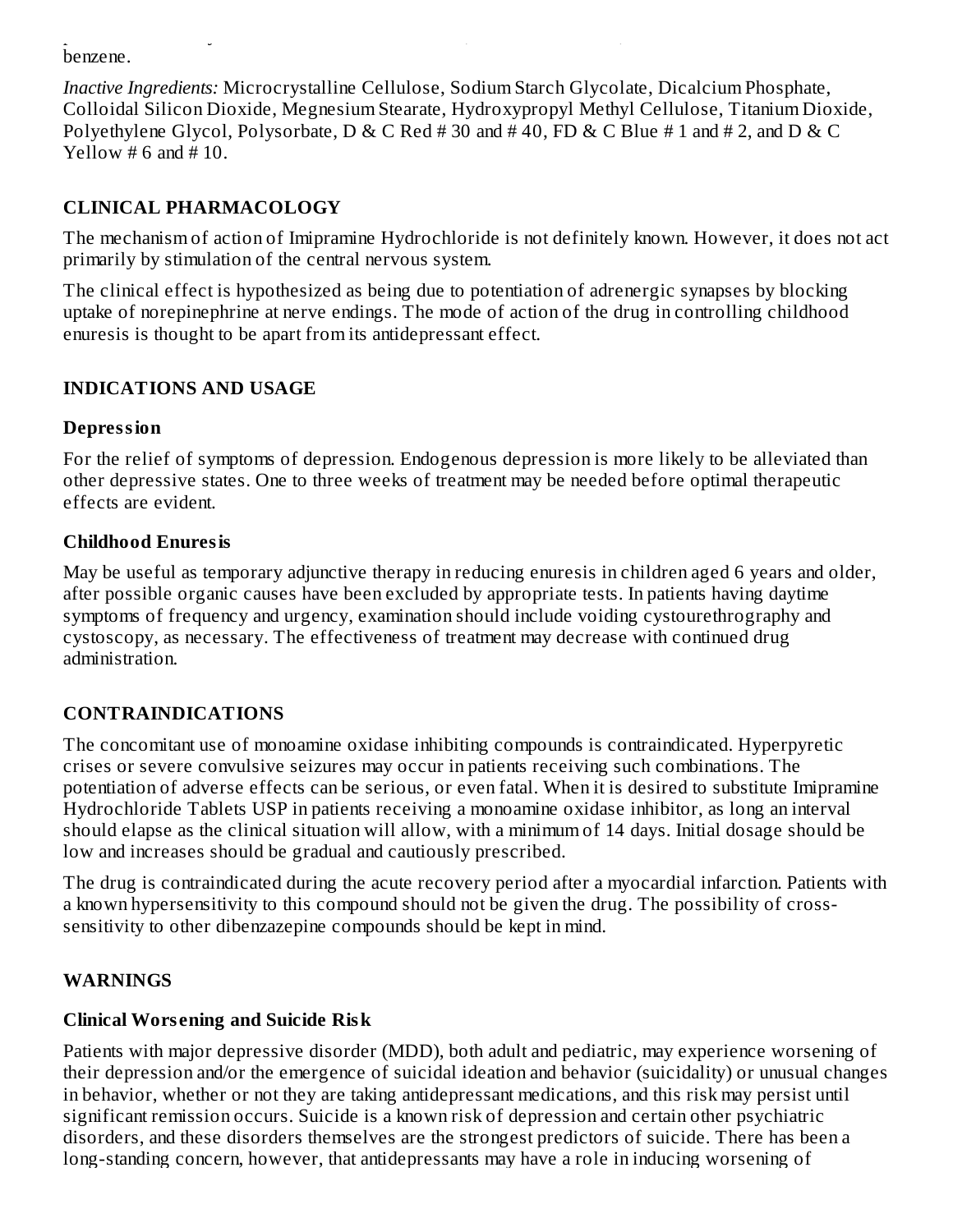depression and the emergence of suicidality in certain patients during the early phases of treatment. Pooled analyses of short-term placebo-controlled trials of antidepressant drugs (SSR1s and others) showed that these drugs increase the risk of suicidal thinking and behavior (suicidality) in children, adolescents, and young adults (ages 18-24) with major depressive disorder (MDD) and other psychiatric disorders. Short-term studies did not show an increase in the risk of suicidality with antidepressants compared to placebo in adults beyond age 24; there was a reduction with antidepressants compared to placebo in adults aged 65 and older.

The pooled analyses of placebo-controlled trials in children and adolescents with MDD, obsessivecompulsive disorder (OCD), or other psychiatric disorders included a total of 24 short-term trials of 9 antidepressant drugs in over 4400 patients. The pooled analyses of placebo controlled trials in adults with MDD or other psychiatric disorders included a total of 295 short-term trials (median duration of 2 months) of 11 antidepressant drugs in over 77,000 patients. There was considerable variation in risk of suicidality among drugs, but a tendency toward an increase in the younger patients for almost all drugs studied. There were differences in absolute risk of suicidality across the different indications, with the highest incidence in MDD. The risk differences (drug vs. placebo), however, were relatively stable within age strata and across indications. These risk differences (drug-placebo difference in the number of cases of suicidality per 1000 patients treated) are provided in **Table 1**.

| <b>Age Range</b> | <b>Drug-Placebo Difference in</b><br><b>Number of Cases of Suicidality</b><br>per 1000 Patients Treated |  |  |  |  |
|------------------|---------------------------------------------------------------------------------------------------------|--|--|--|--|
|                  | <b>Increases Compared to Placebo</b>                                                                    |  |  |  |  |
| < 18             | 14 additional cases                                                                                     |  |  |  |  |
| $18 - 24$        | 5 additional cases                                                                                      |  |  |  |  |
|                  | <b>Decreases Compared to Placebo</b>                                                                    |  |  |  |  |
| 25-64            | 1 fewer case                                                                                            |  |  |  |  |
| >65              | 6 fewer cases                                                                                           |  |  |  |  |

| anı |  |
|-----|--|
|-----|--|

No suicides occurred in any of the pediatric trials. There were suicides in the adult trials, but the number was not sufficient to reach any conclusion about drug effect on suicide.

It is unknown whether the suicidality risk extends to longer-term use, i.e., beyond several months. However, there is substantial evidence from placebo-controlled maintenance trials in adults with depression that the use of antidepressants can delay the recurrence of depression.

#### **All patients being treated with antidepressants for any indication should be monitored appropriately and obs erved clos ely for clinical wors ening, suicidality, and unusual changes in** behavior, especially during the initial few months of a course of drug therapy, or at times of dose **changes, either increas es or decreas es.**

The following symptoms, anxiety, agitation, panic attacks, insomnia, irritability, hostility, aggressiveness, impulsivity, akathisia (psychomotor restlessness), hypomania, and mania, have been reported in adult and pediatric patients being treated with antidepressants for major depressive disorder as well as for other indications, both psychiatric and nonpsychiatric. Although a causal link between the emergence of such symptoms and either the worsening of depression and/or the emergence of suicidal impulses has not been established, there is concern that such symptoms may represent precursors to emerging suicidality.

Consideration should be given to changing the therapeutic regimen, including possibly discontinuing the medication, in patients whose depression is persistently worse, or who are experiencing emergent suicidality or symptoms that might be precursors to worsening depression or suicidality, especially if these symptoms are severe, abrupt in onset, or were not part of the patient's presenting symptoms.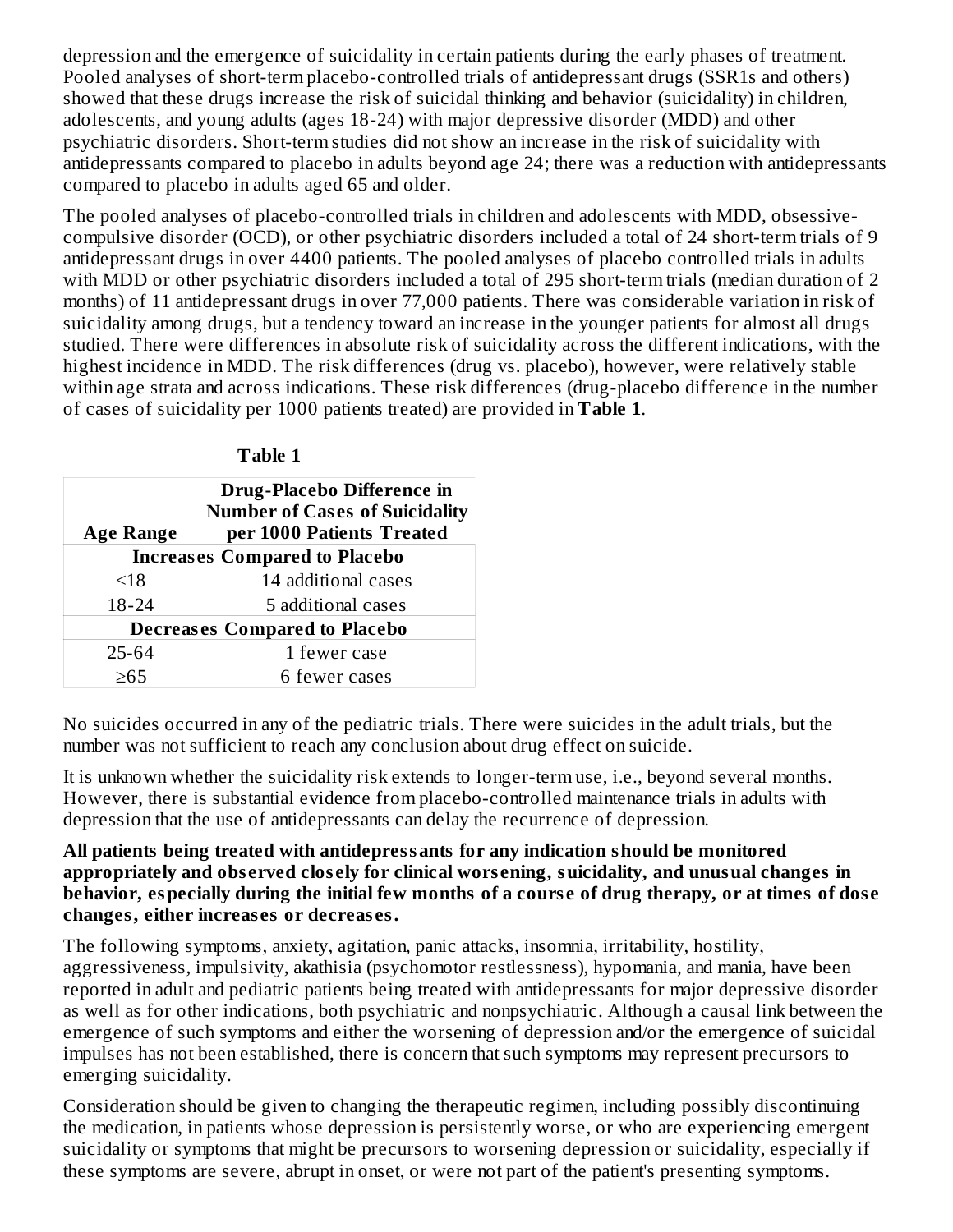**Families and caregivers of patients being treated with antidepressants for major depressive disorder or other indications, both psychiatric and nonpsychiatric, should be alerted about the need to monitor patients for the emergence of agitation, irritability, unusual changes in behavior, and the other symptoms des cribed above, as well as the emergence of suicidality, and to report such symptoms immediately to health care providers. Such monitoring should include daily obs ervation by families and caregivers.** Prescriptions for Imipramine Hydrochloride should be written for the smallest quantity of tablets consistent with good patient management, in order to reduce the risk of overdose.

#### **Screening Patients for Bipolar Disorder**

A major depressive episode may be the initial presentation of bipolar disorder. It is generally believed (though not established in controlled trials) that treating such an episode with an antidepressant alone may increase the likelihood of precipitation of a mixed/manic episode in patients at risk for bipolar disorder. Whether *any of* the symptoms described above represent such a conversion is unknown. However, prior to initiating treatment with an antidepressant, patients with depressive symptoms should be adequately screened to determine if they are at risk for bipolar disorder; such screening should include a detailed psychiatric history, including a family history of suicide, bipolar disorder, and depression. It should be noted that Imipramine Hydrochloride is not approved for use in treating bipolar depression.

#### **Children**

A dose of 2.5 mg/kg/day of Imipramine Hydrochloride Tablets USP should not be exceeded in childhood. ECG changes of unknown significance have been reported in pediatric patients with doses twice this amount.

Extreme caution should be used when this drug is given to: patients with cardiovascular disease because of the possibility of conduction defects, arrhythmias, congestive heart failure, myocardial infarction, strokes, and tachycardia. These patients require cardiac surveillance at all dosage levels of the drug;

patients with increased intraocular pressure, history of urinary retention, or history of narrow angle glaucoma because of the drug's anticholinergic properties; hyperthyroid patients or those on thyroid medication because of the possibility of cardiovascular toxicity; patients with a history of seizure disorder because this drug has been shown to lower the seizure threshold;

patients receiving guanethidine, clonidine, or similar agents, since Imipramine Hydrochloride Tablets USP may block the pharmacologic effects of these drugs;

patients receiving methylphenidate hydrochloride. Since methylphenidate hydrochloride may inhibit the metabolism of Imipramine Hydrochloride Tablets USP, downward dosage adjustment of Imipramine Hydrochloride may be required when given concomitantly with methylphenidate hydrochloride.

Imipramine Hydrochloride Tablets USP may enhance the CNS depressant effects of alcohol. Therefore, it should be borne in mind that the dangers inherent in a suicide attempt or accidental overdosage with the drug may be increased for the patient who uses excessive amounts of alcohol *(see* **PRECAUTIONS).**

Since Imipramine Hydrochloride Tablets USP may impair the mental and/or physical abilities required for the performance of potentially hazardous tasks, such as operating an automobile or machinery, the patient should be cautioned accordingly.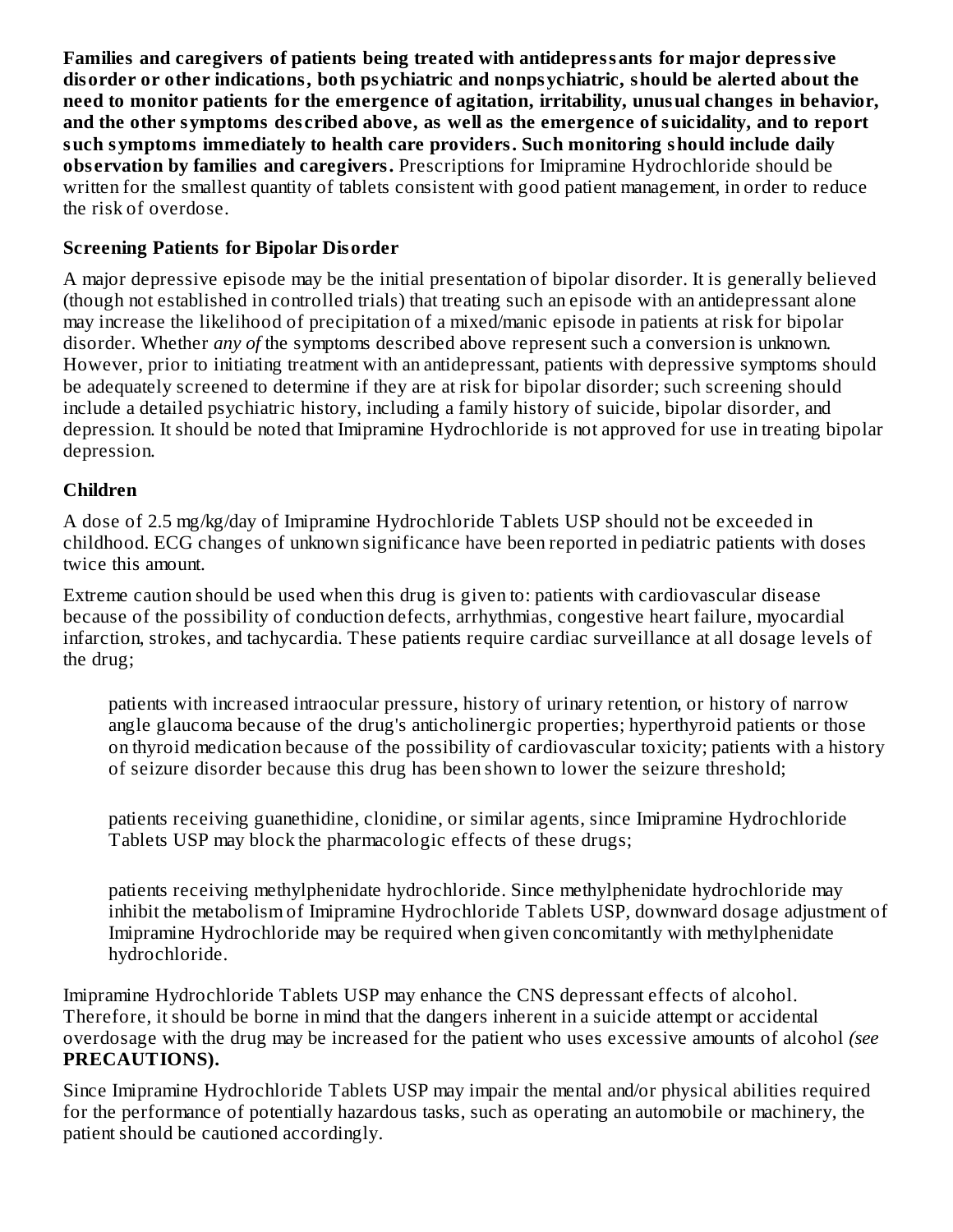### **PRECAUTIONS**

#### **General**

An ECG recording should be taken prior to the initiation of larger-than-usual doses of Imipramine Hydrochloride Tablets USP and at appropriate intervals thereafter until steady state is achieved. (Patients with any evidence of cardiovascular disease require cardiac surveillance at all dosage levels of the drug. *See* **WARNINGS**.) Elderly patients and patients with cardiac disease or a prior history of cardiac disease are at special risk of developing the cardiac abnormalities associated with the use of Imipramine Hydrochloride Tablets USP.

It should be kept in mind that the possibility of suicide in seriously depressed patients is inherent in the illness and may persist until significant remission occurs. Such patients should be carefully supervised during the early phase of treatment with Imipramine Hydrochloride Tablets USP, and may require hospitalization. Prescriptions should be written for the smallest amount feasible. Hypomanic or manic episodes may occur, particularly in patients with cyclic disorders. Such reactions may necessitate discontinuation of the drug. If needed, Imipramine Hydrochloride Tablets USP may be resumed in lower dosage when these episodes are relieved.

Administration of a tranquilizer may be useful in controlling such episodes.

An activation of the psychosis may occasionally be observed in schizophrenic patients and may require reduction of dosage and the addition of a phenothiazine.

Concurrent administration of Imipramine Hydrochloride Tablets USP with electroshock therapy may increase the hazards; such treatment should be limited to those patients for whom it is essential, since there is limited clinical experience.

Patients taking Imipramine Hydrochloride should avoid excessive exposure to sunlight since there have been reports of photosensitization.

Both elevation and lowering of blood sugar levels have been reported with Imipramine Hydrochloride use.

Imipramine Hydrochloride should be used with caution in patients with significantly impaired renal or hepatic function.

Patients who develop a fever and a sore throat during therapy with Imipramine Hydrochloride should have leukocyte and differential blood counts performed. Imipramine Hydrochloride should be discontinued if there is evidence of pathological neutrophil depression.

Prior to elective surgery, Imipramine Hydrochloride should be discontinued for as long as the clinical situation will allow.

#### **Information for Patients**

Prescribers or other health professionals should inform patients, their families, and their caregivers about the benefits and risks associated with treatment with Imipramine Hydrochloride and should counsel them in its appropriate use. A patient Medication Guide about "Antidepressant Medicines, Depression and other Serious Mental Illness, and Suicidal Thoughts or Actions" is available for Imipramine Hydrochloride. The prescriber or health professional should instruct patients, their families, and their caregivers to read the Medication Guide and should assist them in understanding its contents. Patients should be given the opportunity to discuss the contents of the Medication Guide and to obtain answers to any questions they may have. The complete text of the Medication Guide is reprinted at the end of this document.

Patients should be advised of the following issues and asked to alert their prescriber if these occur while taking Imipramine Hydrochloride.

Clinical Worsening and Suicide Risk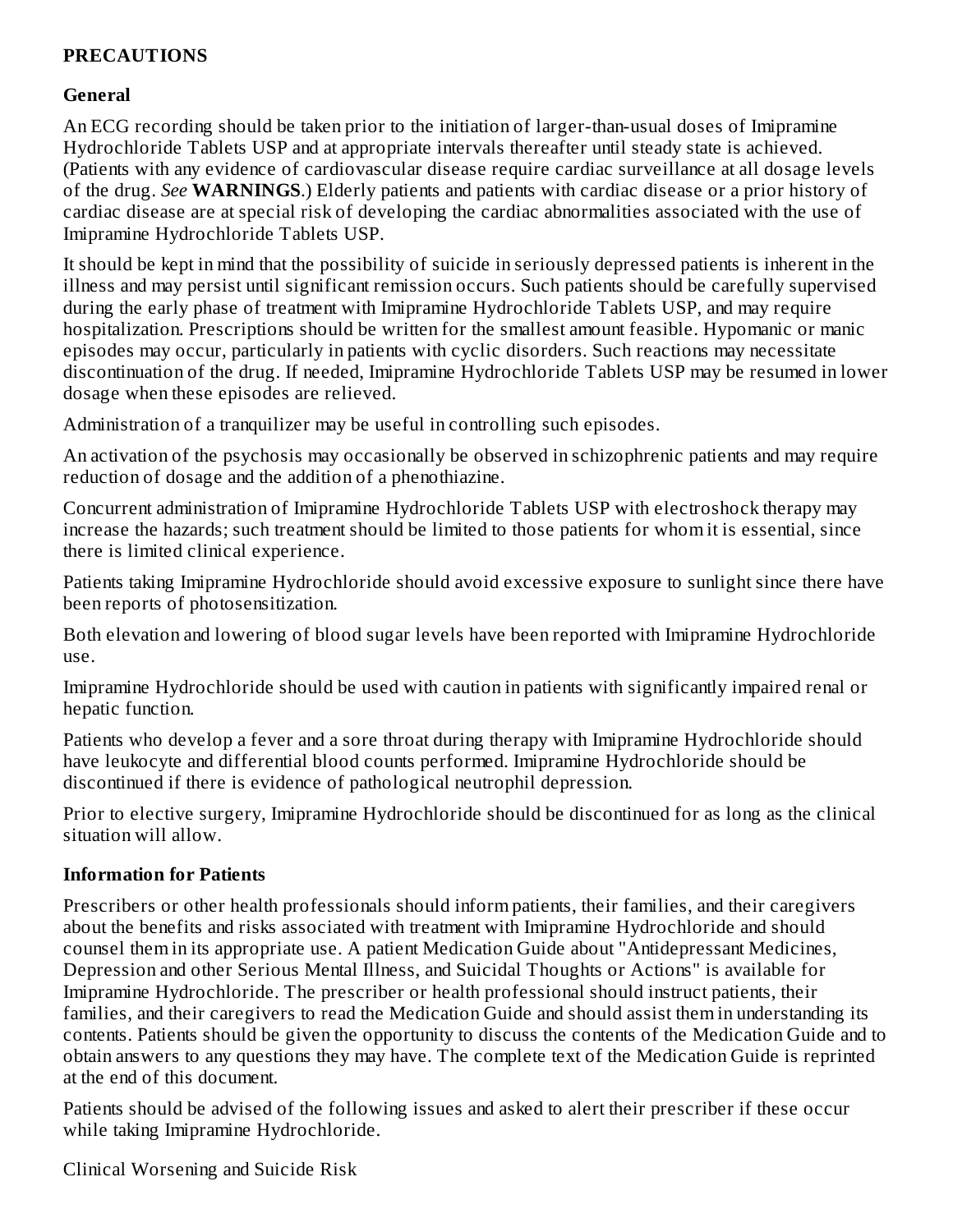Patients, their families, and their caregivers should be encouraged to be alert to the emergence of anxiety, agitation, panic attacks, insomnia, irritability, hostility, aggressiveness, impulsivity, akathisia (psychomotor restlessness), hypomania, mania, other unusual changes in behavior, worsening of depression, and suicidal ideation, especially early during antidepressant treatment and when the dose is adjusted up or down. Families and caregivers of patients should be advised to look for the emergence of such symptoms on a day-to-day basis, since changes may be abrupt. Such symptoms should be reported to the patient's prescriber or health professional, especially if they are severe, abrupt in onset, or were not part of the patient's presenting symptoms. Symptoms such as these may be associated with an increased risk for suicidal thinking and behavior and indicate a need for very close monitoring and possibly changes in the medication.

#### **Drug Interactions**

Drugs Metabolized by P450 2D6

The biochemical activity of the drug metabolizing isozyme cytochrome P450 2D6 (debrisoquin hydroxylase) is reduced in a subset of the Caucasian population (about 7% to 10% of Caucasians are so-called "poor metabolizers"); reliable estimates of the prevalence of reduced P450 2D6 isozyme activity among Asian, African, and other populations are not yet available. Poor metabolizers have higher than expected plasma concentrations of tricyclic antidepressants (TCAs) when given usual doses. Depending on the fraction of drug metabolized by P450 2D6, the increase in plasma concentration may be small, or quite large (8-fold increase in plasma AUC of the TCA).

In addition, certain drugs inhibit the activity of this isozyme and make normal metabolizers resemble poor metabolizers. An individual who is stable on a given dose of TCA may become abruptly toxic when given one of these inhibiting drugs as concomitant therapy. The drugs that inhibit cytochrome P450 206 include some that are not metabolized by the enzyme (quinidine; cimetidine) and many that are substrates for P450 2D6 (many other antidepressants, phenothiazines, and the Type 1C antiarrhythmics propafenone and flecainide). While all the selective serotonin reuptake inhibitors (SSRIs), e.g., fluoxetine, sertraline, and paroxetine, inhibit P450 2D6, they may vary in the extent of inhibition. The extent to which SSRI-TCA interaction may pose clinical problems will depend on the degree of inhibition and the pharmacokinetics of the SSRI involved. Nevertheless, caution is indicated in the coadministration of TCAs with any of the SSRIs and also in switching from one class to the other. Of particular importance, sufficient time must elapse before initiating TCA treatment in a patient being withdrawn from fluoxetine, given the long half-life of the parent and active metabolite (at least 5 weeks may be necessary).

Concomitant use of tricyclic antidepressants with drugs that can inhibit cytochrome P450 2D6 may require lower doses than usually prescribed for either the tricyclic antidepressant or the other drug. Furthermore, whenever one of these other drugs is withdrawn from co-therapy, an increased dose of tricyclic antidepressant may be required. It is desirable to monitor TCA plasma levels whenever a TCA is going to be co-administered with another drug known to be an inhibitor of P450 2D6,

The plasma concentration of imipramine may increase when the drug is given concomitantly with hepatic enzyme inhibitors (e.g., cimetidine, fluoxetine) and decrease by concomitant administration with hepatic enzyme inducers (e.g., barbiturates, phenytoin), and adjustment of the dosage of imipramine may therefore be necessary.

In occasional susceptible patients or in those receiving anticholinergic drugs (including antiparkinsonism agents) in addition, the atropine-like effects may become more pronounced (e.g., paralytic ileus). Close supervision and careful adjustment of dosage is required when Imipramine Hydrochloride is administered concomitantly with anticholinergic drugs.

Avoid the use of preparations, such as decongestants and local anesthetics, that contain any sympathomimetic amine (e.g., epinephrine, norepinephrine), since it has been reported that tricyclic antidepressants can potentiate the effects of catecholamines.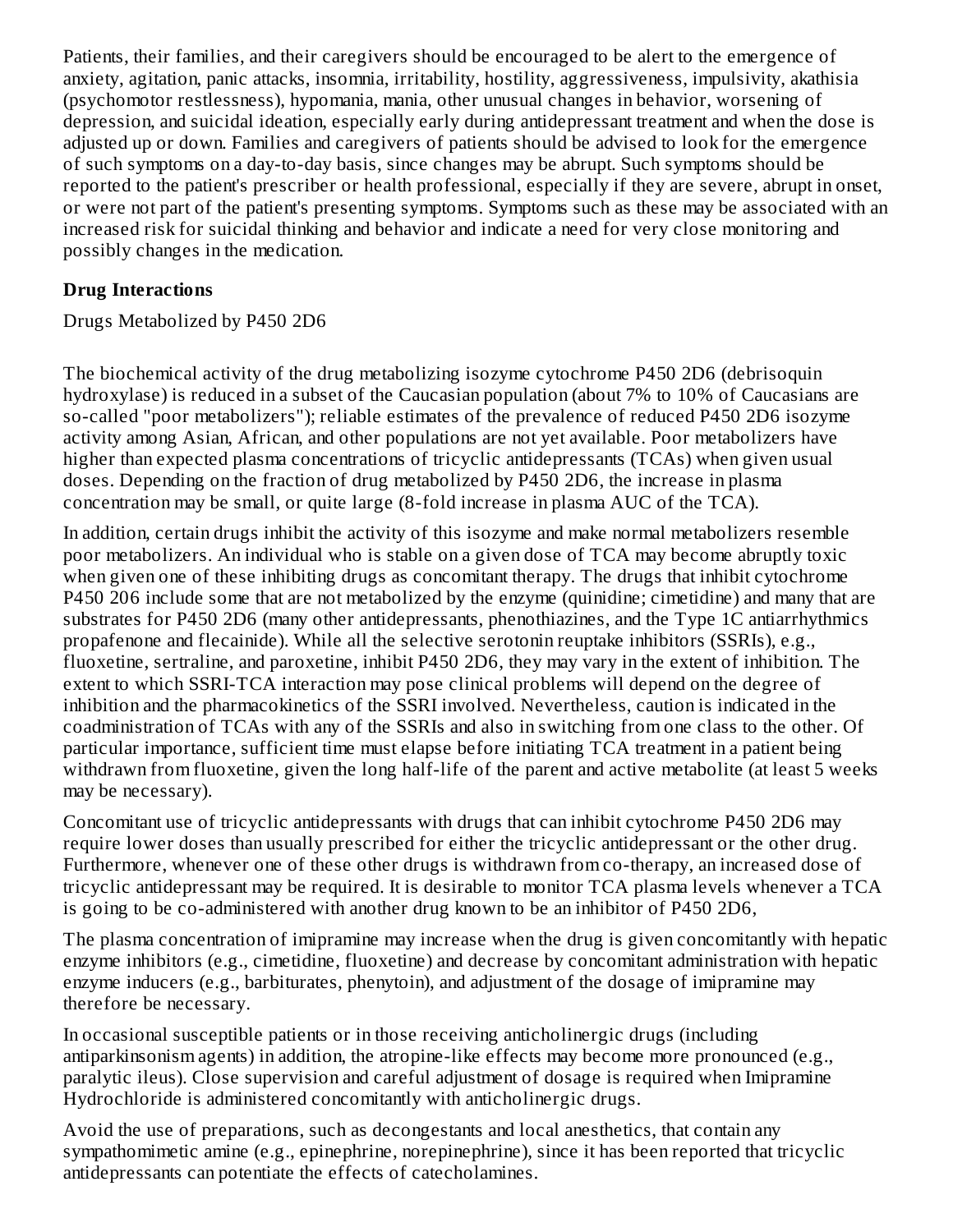Caution should be exercised when Imipramine Hydrochloride is used with agents that lower blood pressure. Imipramine Hydrochloride may potentiate the effects of CNS depressant drugs. Patients should be warned that Imipramine Hydrochloride may enhance the CNS depressant effects of alcohol *(see* **WARNINGS**).

## **Pregnancy**

Animal reproduction studies have yielded inconclusive results *(see also* **ANIMAL PHARMACOLOGY & TOXICOLOGY**).

There have been no well-controlled studies conducted with pregnant women to determine the effect of Imipramine Hydrochloride Tablets USP on the fetus. However, there have been clinical reports of congenital malformations associated with the use of the drug. Although a causal relationship between these effects and the drug could not be established, the possibility of fetal risk from the maternal ingestion of Imipramine Hydrochloride cannot be excluded. Therefore, Imipramine Hydrochloride Tablets USP should be used in women who are or might become pregnant only if the clinical condition clearly justifies potential risk to the fetus.

## **Nursing Mothers**

Limited data suggest that Imipramine Hydrochloride Tablets USP is likely to be excreted in human breast milk. As a general rule, a woman taking a drug should not nurse since the possibility exists that the drug may be excreted in breast milk and be harmful to the child.

## **Pediatric Us e**

Safety and effectiveness in the pediatric population other than pediatric patients with nocturnal enuresis have not been established *(see* **BOX WARNING** *and* **WARNINGS: Clinical Wors ening and Suicide Risk).** Anyone considering the use of Imipramine Hydrochloride in a child or adolescent must balance the potential risks with the clinical need.

The safety and effectiveness of the drug as temporary adjunctive therapy for nocturnal enuresis in pediatric patients less than 6 years of age has not been established.

The safety of the drug for long-term, chronic use as adjunctive therapy for nocturnal enuresis in pediatric patients 6 years of age or older has not been established; consideration should be given to instituting a drug-free period following an adequate therapeutic trial with a favorable response.

A dose of 2, 5 mg/kg/day should not be exceeded in childhood. ECG changes of unknown significance have been reported in pediatric patients with doses twice this amount.

## **Geriatric Us e**

In the literature, there were four well-controlled, randomized, double-blind, parallel group comparison clinical studies done with Imipramine Hydrochloride Tablets USP in the elderly population. There was a total number of 651 subjects included in these studies. These studies did not provide a comparison to younger subjects. There were no additional adverse experiences identified in the elderly.

Clinical studies of Imipramine Hydrochloride Tablets USP in the original application did not include sufficient numbers of subjects aged 65 and over to determine whether they respond differently from younger subjects. Post-marketing clinical experience has not identified differences in responses between the elderly and younger subjects. In general, dose selection for the elderly should be cautious, usually starting at the low end of the dosing range, reflecting greater frequency of decreased hepatic, renal, or cardiac function, and of concomitant disease or other drug therapy.

## *(See also* **DOSAGE AND ADMINISTRATION: Adoles cent and Geriatric Patients**.)

*(See also* **PRECAUTIONS: General**.)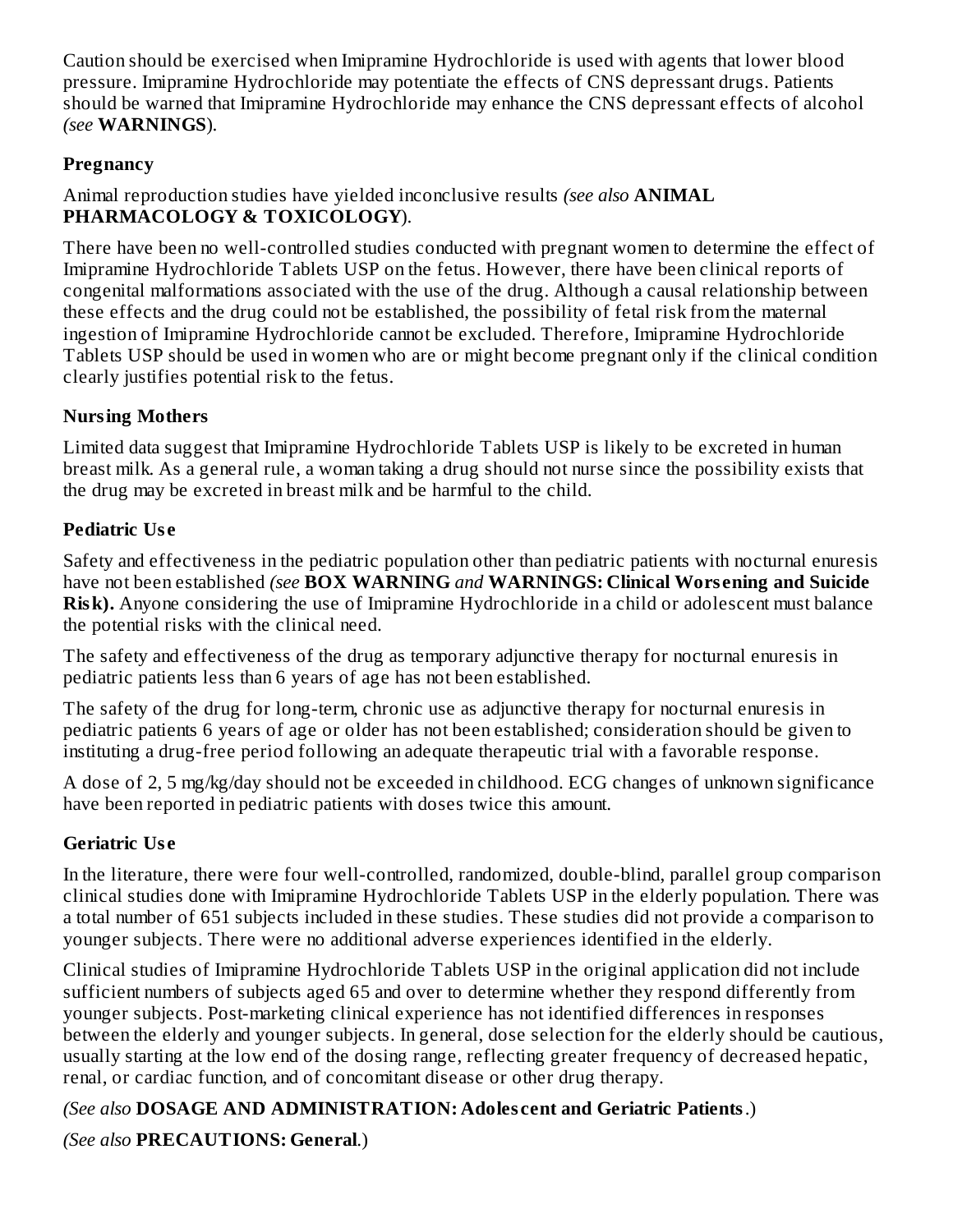#### **ADVERSE REACTIONS**

**Note —** Although the listing which follows includes a few adverse reactions which have not been reported with this specific drug, the pharmacological similarities among the tricyclic antidepressant drugs require that each of the reactions be considered when Imipramine Hydrochloride Tablets USP is administered.

*Cardiovascular:* Orthostatic hypotension, hypertension, tachycardia, palpitation, myocardial infarction, arrhythmias, heart block, ECG changes, precipitation of congestive heart failure, stroke.

*Psychiatric:* Confusional states (especially in the elderly) with hallucinations, disorientation, delusions; anxiety, restlessness, agitation; insomnia and nightmares; hypomania; exacerbation of psychosis.

*Neurological:* Numbness, tingling, paresthesias of extremities; incoordination, ataxia, tremors; peripheral neuropathy; extrapyramidal symptoms; seizures, alterations in EEG patterns; tinnitus.

*Anticholinergic: Dry* mouth, and, rarely, associated sublingual adenitis; blurred vision, disturbances of accommodation, mydriasis; constipation, paralytic ileus; urinary retention, delayed micturition, dilation of the urinary tract.

*Allergic:* Skin rash, petechiae, urticaria, itching, photosensitization; edema (general or of face and tongue); drug fever; cross-sensitivity with desipramine.

*Hematologic:* Bone marrow depression including agranulocytosis; eosinophilia; purpura; thrombocytopenia.

*Gastrointestinal:* Nausea and vomiting, anorexia, epigastric distress, diarrhea; peculiar taste, stomatitis, abdominal cramps, black tongue.

*Endocrine:* Gynecomastia in the male; breast enlargement and galactorrhea in the female; increased or decreased libido, impotence; testicular swelling; elevation or depression of blood sugar levels; inappropriate antidiuretic hormone (ADH) secretion syndrome.

*Other:* Jaundice (simulating obstructive); altered liver function; weight gain or loss; perspiration; flushing; urinary frequency; drowsiness, dizziness, weakness and fatigue; headache; parotid swelling; alopecia; proneness to falling.

*Withdrawal Symptoms:* Though not indicative of addiction, abrupt cessation of treatment after prolonged therapy may produce nausea, headache, and malaise.

**Note** — In enuretic children treated with Imipramine Hydrochloride Tablets USP the most common adverse reactions have been nervousness, sleep disorders, tiredness, and mild gastrointestinal disturbances. These usually disappear during continued drug administration or when dosage is decreased. Other reactions which have been reported include constipation, convulsions, anxiety, emotional instability, syncope, and collapse. All of the adverse effects reported with adult use should be considered.

## **OVERDOSAGE**

Deaths may occur from overdosage with this class of drugs. Multiple drug ingestion (including alcohol) is common in deliberate tricyclic overdose. As the management is complex and changing, it is recommended that the physician contact a poison control center for current information on treatment. Signs and symptoms of toxicity develop rapidly after tricyclic overdose. Therefore, hospital monitoring is required as soon as possible.

Children have been reported to be more sensitive than adults to an acute overdosage of Imipramine Hydrochloride. An acute overdose of any amount in infants or young children, especially, must be considered serious and potentially fatal.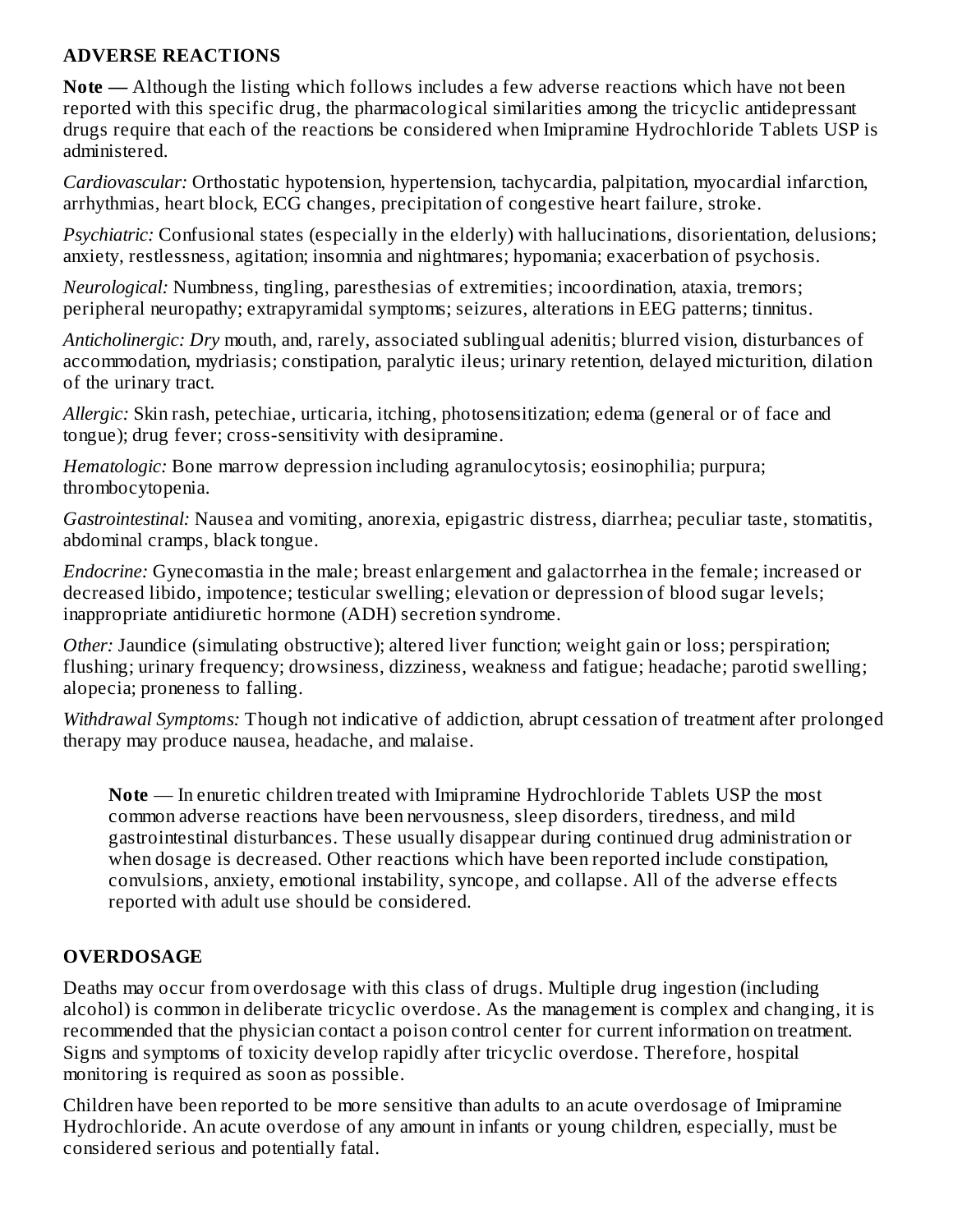#### **Manifestations**

These may vary in severity depending upon factors such as the amount of drug absorbed, the age of the patient, and the interval between drug ingestion and the start of treatment. Critical manifestations of overdose include cardiac dysrhythmias, severe hypotension, convulsions, and CNS depression including coma. Changes in the electrocardiogram, particularly in QRS axis or width, are clinically significant indicators of tricyclic toxicity.

Other CNS manifestations may include drowsiness, stupor, ataxia, restlessness, agitation, hyperactive reflexes, muscle rigidity, athetoid and choreiform movements.

Cardiac abnormalities may include tachycardia and signs of congestive failure, Respiratory depression, cyanosis, shock, vomiting, hyperpyrexia, mydriasis, and diaphoresis may also be present.

#### **Management**

Obtain an ECG and immediately initiate cardiac monitoring. Protect the patient's airway, establish an intravenous line and initiate gastric decontamination. A minimum of 6 hours of observation with cardiac monitoring and observation for signs of CNS or respiratory depression, hypotension, cardiac dysrhythmias and/or conduction blocks, and seizures is necessary. If signs of toxicity occur at anytime during this period, extended monitoring is required. There are case reports of patients succumbing to fatal dysrhythmias late after overdose; these patients had clinical evidence of significant poisoning prior to death and most received inadequate gastrointestinal decontamination. Monitoring of plasma drug levels should not guide management of the patient.

#### Gastrointestinal Decontamination

All patients suspected of tricyclic overdose should receive gastrointestinal decontamination. This should include large volume gastric lavage followed by activated charcoal. If consciousness is impaired, the airway should be secured prior to lavage. Emesis is contraindicated.

### Cardiovascular

A maximal limb-lead QRS duration of  $\geq 0.10$  seconds may be the best indication of the severity of the overdose. Intravenous sodium bicarbonate should be used to maintain the serum pH in the range of 7.45 to 7.55. If the pH response is inadequate, hyperventilation may also be used. Concomitant use of hyperventilation and sodium bicarbonate should be done with extreme caution, with frequent pH monitoring. A pH >7.60 or a pCO $_2$  <20 mmHg is undesirable. Dysrhythmias unresponsive to sodium bicarbonate therapy/hyperventilation may respond to lidocaine, bretylium, or phenytoin, Type lA and IC antiarrhythmics are generally contraindicated (e.g., quinidine, disopyrarnide, and procainamide).

In rare instances, hemoperfusion may be beneficial in acute refractory cardiovascular instability in patients with acute toxicity. However, hemodialysis, peritoneal dialysis, exchange transfusions, and forced diuresis generally have been reported as ineffective in tricyclic poisoning.

### CNS

In patients with CNS depression, early intubation is advised because of the potential for abrupt deterioration, Seizures should be controlled with benzodiazepines, or if these are ineffective, other anticonvulsants (e.g., phenobarbital, phenytoin). Physostigmine is not recommended except to treat lifethreatening symptoms that have been unresponsive to other therapies, and then only in consultation with a poison control center.

### Psychiatric Follow-up

Since overdosage is often deliberate, patients may attempt suicide by other means during the recovery phase. Psychiatric referral may be appropriate.

#### Pediatric Management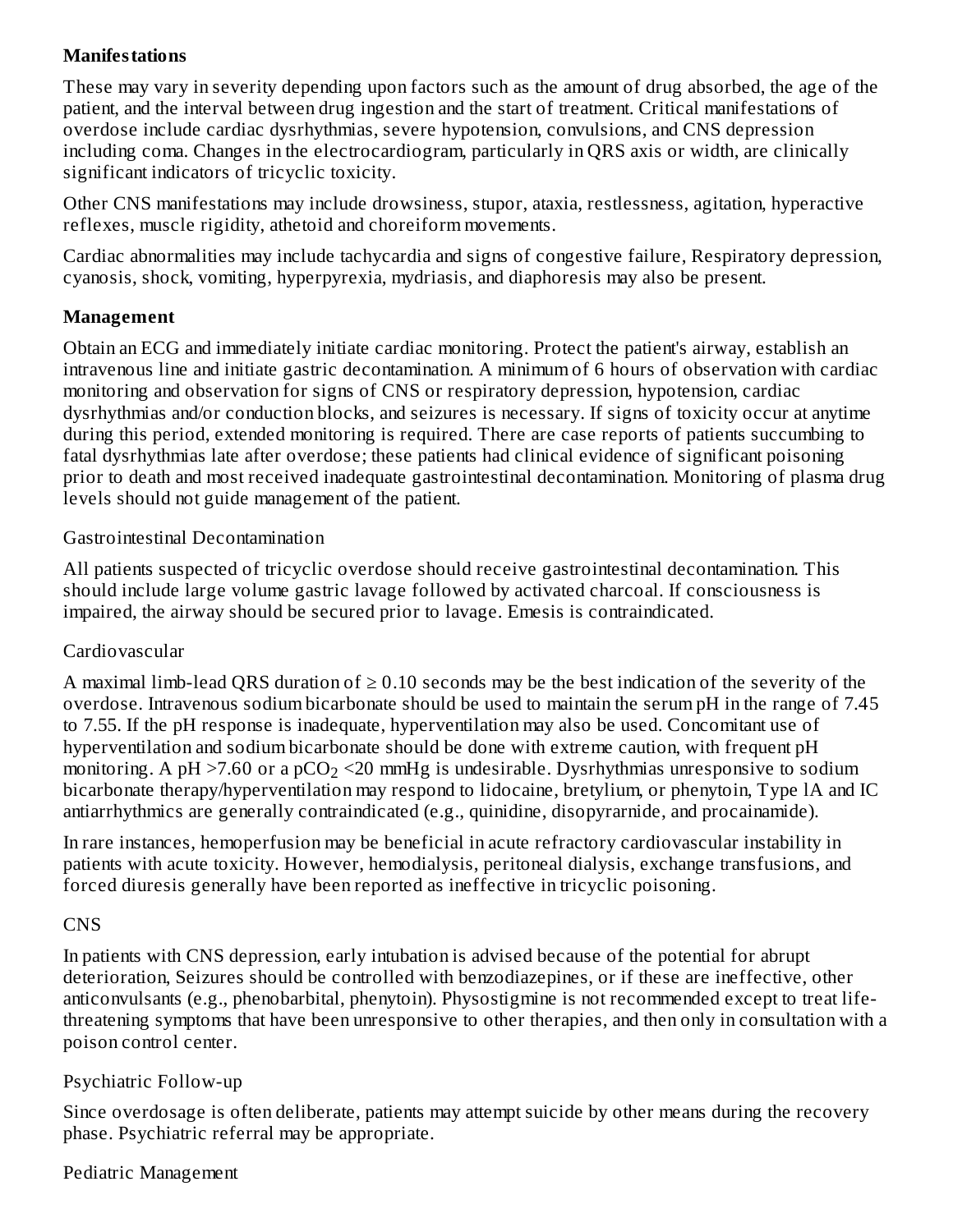The principles of management of child and adult overdosages are similar. It is strongly recommended that the physician contact the local poison control center for specific pediatric treatment.

#### **DOSAGE AND ADMINISTRATION**

#### **Depression**

Lower dosages are recommended for elderly patients and adolescents. Lower dosages are also recommended for outpatients as compared to hospitalized patients who will be under close supervision. Dosage should be initiated at a low level and increased gradually, noting carefully the clinical response and any evidence of intolerance. Following remission, maintenance medication may be required for a longer period of time, at the lowest dose that will maintain remission.

#### **Usual Adult Dos e**

#### Hospitalized Patients

Initially, 100 mg/day in divided doses gradually increased to 200 mg/day as required. If no response after two weeks, increase to 250 to 300 mg/day.

#### **Outpatients**

Initially, 75 mg/day increased to 150 mg/day. Dosages over 200 mg/day are not recommended. Maintenance, 50 to 150 mg/day.

Adolescent and Geriatric Patients

Initially, 30 to 40 mg/day; it is generally not necessary to exceed 100 mg/day.

### **Childhood Enuresis**

Initially, an oral dose of 25 mg/day should be tried in children aged 6 and older. Medication should be given one hour before bedtime. If a satisfactory response does not occur within one week, increase the dose to 50 mg nightly in children under 12 years; children over 12 may receive up to 75 mg nightly. A daily dose greater than 75 mg does not enhance efficacy and tends to increase side effects. Evidence suggests that in early night bedwetters, the drug is more effective given earlier and in divided amounts, i.e., 25 mg in midafternoon, repeated at bedtime. Consideration should be given to instituting a drug free period following an adequate therapeutic trial with a favorable response, Dosage should be tapered off gradually rather than abruptly discontinued; this may reduce the tendency to relapse. Children who relapse when the drug is discontinued do not always respond to a subsequent course of treatment.

A dose of 2.5 mg/kg/day should not be exceeded, ECG changes of unknown significance have been reported in pediatric patients with doses twice this amount.

The safety and effectiveness of Imipramine Hydrochloride Tablets USP as temporary adjunctive therapy for nocturnal enuresis in children less than 6 years of age has not been established.

### **HOW SUPPLIED**

### **The three strengths of Imipramine Hydrochloride USP Tablets are available as follows:**

Tablets 10 mg - round, yellow, film-coated tablet, embossed with on " EP 133" one side and plain on the other side.

Bottles of 100 ............ NDC 64125-133-01

Bottles of 1000 ..........NDC 64125-133-10

Tablets 25 mg - round, brown, film-coated tablet, embossed with on "EP 134" one side and plain on the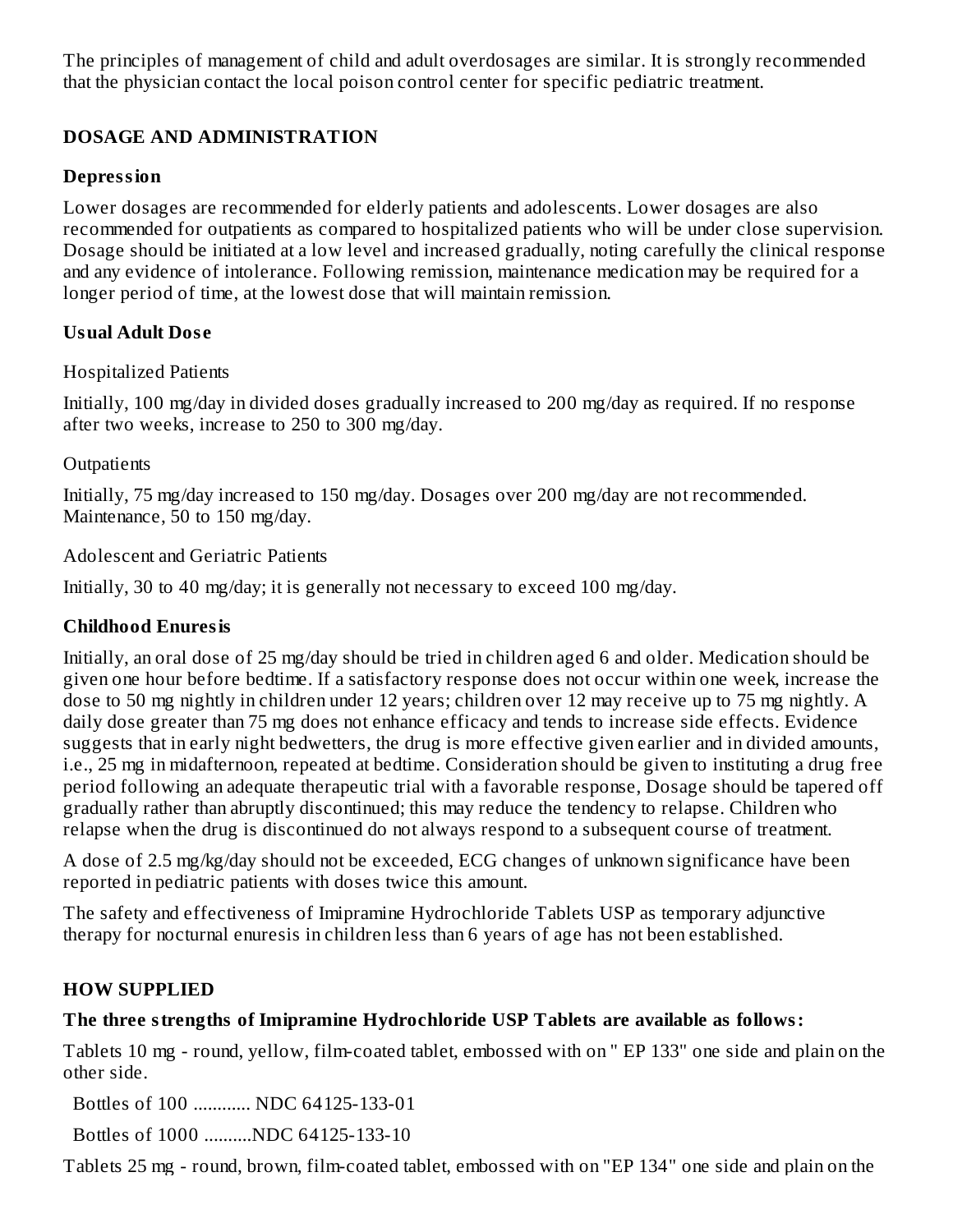other side.

Bottles of 100 ............ NDC 64125-134-01

Bottles of 1000 ..........NDC 64125-134-10

Tablets 50 mg - round, green, film-coated tablet, embossed with on "EP 135" one side and plain on the other side.

Bottles of 100 ............ NDC 64125-135-01

Bottles of 1000 ...........NDC 64125-135-10

Store at 20° to 25°C (68° to 77°F) [see USP Controlled Room Temperature].

*Dispense in tight container (USP) with a child-resistant closure.*

### **ANIMAL PHARMACOLOGY & TOXICOLOGY**

#### **A. Acute**

Oral  $LD_{50}$  ranges are as follows:

Rat 355 to 682 mg/kg Dog 100 to 215 mg/kg

Depending on the dosage in both species, toxic signs proceeded progressively from depression, irregular respiration and ataxia to convulsions and death,

#### **B. Reproduction/Teratogenic**

The overall evaluation may be summed up in the following manner:

Oral: Independent studies in three species (rat, mouse, and rabbit) revealed that when Imipramine Hydrochloride is administered orally in doses up to approximately 2-1/2 times the maximum human dose in the first 2 species and up to 25 times the maximum human dose in the third species, the drug is essentially free horn teratogenic potential. In the three species studied, only one instance of fetal abnormality occurred (in the rabbit) and in that study there was likewise an abnormality in the control group. However, evidence does exist from the rat studies that some systemic and embryotoxic potential is demonstrable. This is manifested by reduced litter size, a slight increase in the stillborn rate, and a reduction in the mean birth weight.

Manufactured by: Excellium Pharmaceutical, Inc. 3 G Oak Road, Fairfield, NJ 07004 Rev 03

#### **Medication Guide**

#### **Antidepressant Medicines, Depression and other Serious Mental Illness es, and Suicidal Thoughts or Actions**

Read the Medication Guide that comes with you or your family member's antidepressant medicine. This Medication Guide is only about the risk of suicidal thoughts and actions with antidepressant medicines. **Talk to your, or your family member's, healthcare provider about:**

- all risks and benefits of treatment with antidepressant medicines
- all treatment choices for depression or other serious mental illness

### **What is the most important information I should know about antidepressant medicines,**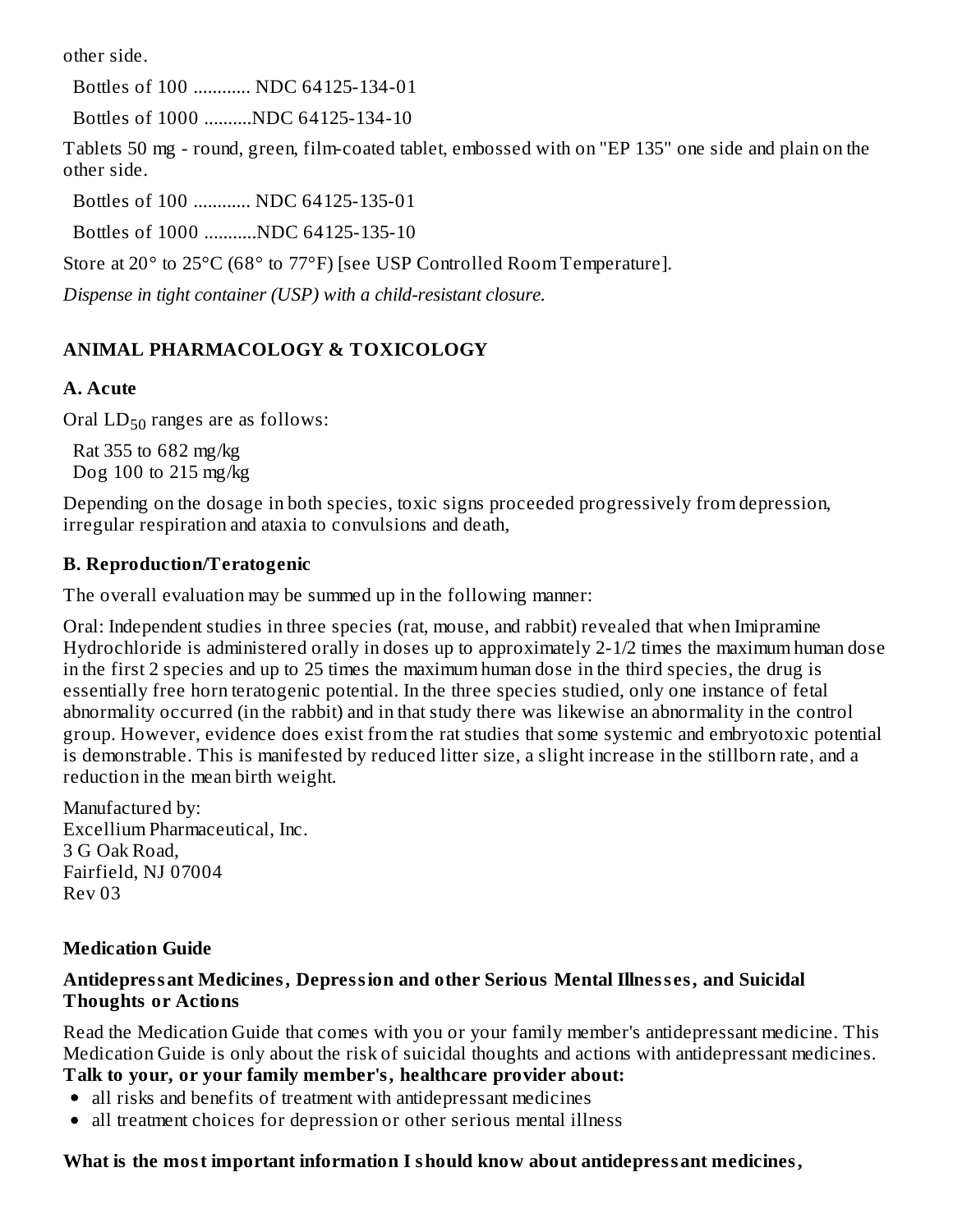**depression and other s erious mental illness es, and suicidal thoughts or actions?**

- 1. **Antidepressant medicines may increas e suicidal thoughts or actions in some children, teenagers, and young adults within the first few months of treatment.**
- 2. **Depression and other s erious mental illness es are the most important caus es of suicidal thoughts and actions. Some people may have a particularly high risk of having suicidal thoughts or actions. Thes e include people who have (or have a family history of) bipolar illness (also called manic-depressive illness) or suicidal thoughts or actions.**
- 3. How can I watch for and try to prevent suicidal thoughts and actions in myself or a family **member?**
	- Pay close attention to any changes, especially sudden changes, in mood, behaviors, thoughts, or feelings. This is very important when an antidepressant medicine is started or when the dose is changed.
	- Call the healthcare provider right away to report new or sudden changes in mood, behavior, thoughts, or feelings.
	- Keep all follow-up visits with the healthcare provider as scheduled. Call the healthcare provider between visits as needed, especially if you have concerns about symptoms.

#### **Call a healthcare provider right away if you or your family member has any of the following symptoms, especially if they are new, wors e, or worry you:**

- thoughts about suicide or dying
- attempts to commit suicide
- new or worse depression
- new or worse anxiety
- feeling very agitated or restless
- $\bullet$  panic attacks
- trouble sleeping (insomnia)
- new or worse irritability
- acting aggressive, being angry, or violent
- acting on dangerous impulses
- an extreme increase in activity and talking (mania)
- other unusual changes in behavior or mood

### **What els e do I need to know about antidepressant medicines?**

- **Never stop an antidepressant medicine without first talking to a healthcare provider.** Stopping an antidepressant medicine suddenly can cause other symptoms.
- **Antidepressants are medicines us ed to treat depression and other illness es.** It is important to discuss all the risks of treating depression and also the risks of not treating it. Patients and their families or other caregivers should discuss all treatment choices with the healthcare provider, not just the use of antidepressants.
- **Antidepressant medicines have other side effects.** Talk to the healthcare provider about the side effects of the medicine prescribed for you or your family member.
- **Antidepressant medicines can interact with other medicines.** Know all of the medicines that you or your family member takes. Keep a list of all medicines to show the healthcare provider. Do not start new medicines without first checking with your healthcare provider.
- **Not all antidepressant medicines pres cribed for children are FDA approved for us e in children.** Talk to your child's healthcare provider for more information.

This Medication Guide has been approved by the U.S. Food and Drug Administration for all antidepressants.

### **PRINCIPAL DISPLAY PANEL - 10 mg**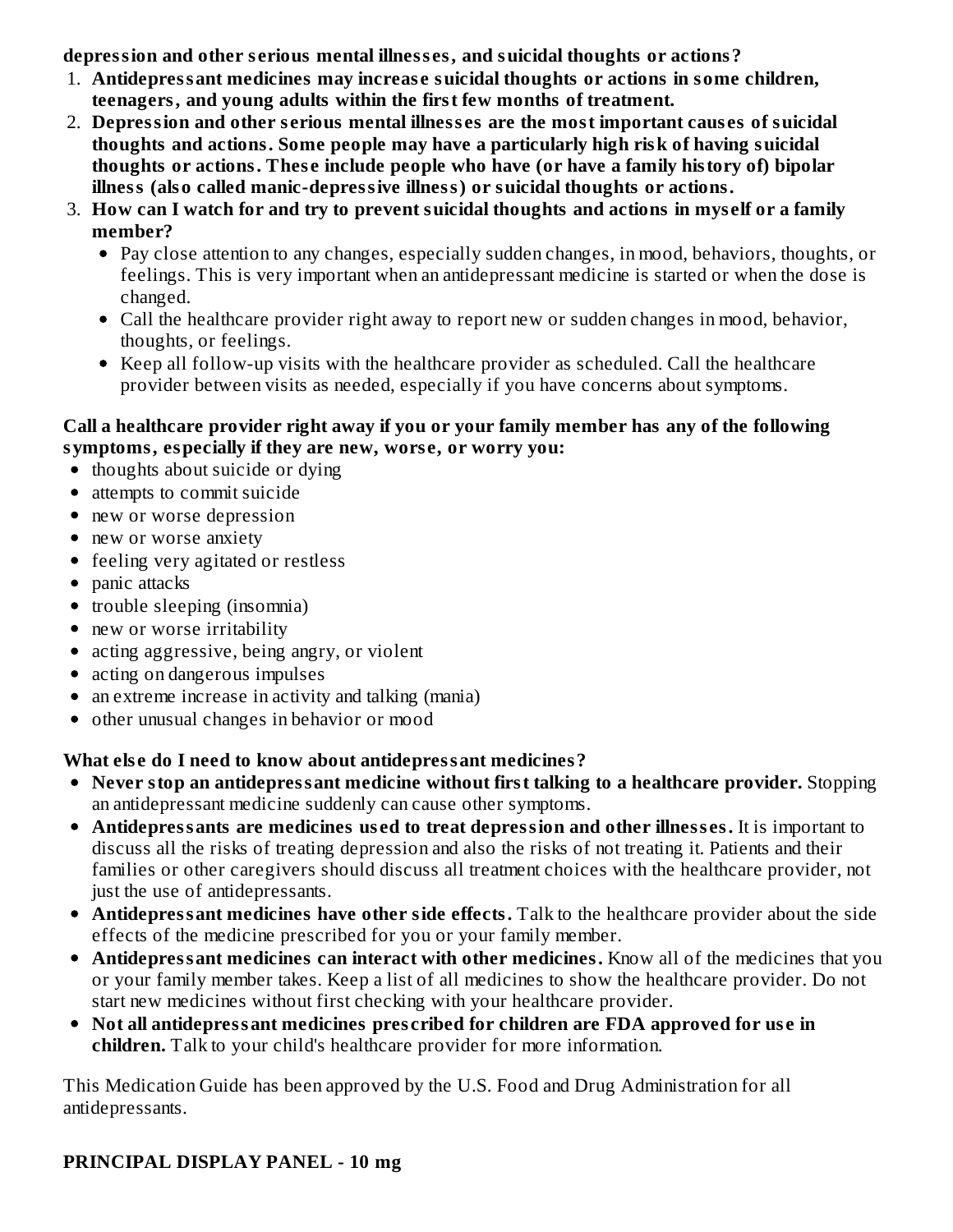#### **EXCELLIUM**

**NDC 64125-133-01**

#### **Imipramine Hydrochloride Tablets USP**

**10 mg**

**Rx only**

**100 Tablets**



#### **PRINCIPAL DISPLAY PANEL - 25 mg**

**EXCELLIUM**

**NDC 64125-134-01**

**Imipramine Hydrochloride Tablets USP**

**25 mg**

**Rx only**

**100 Tablets**

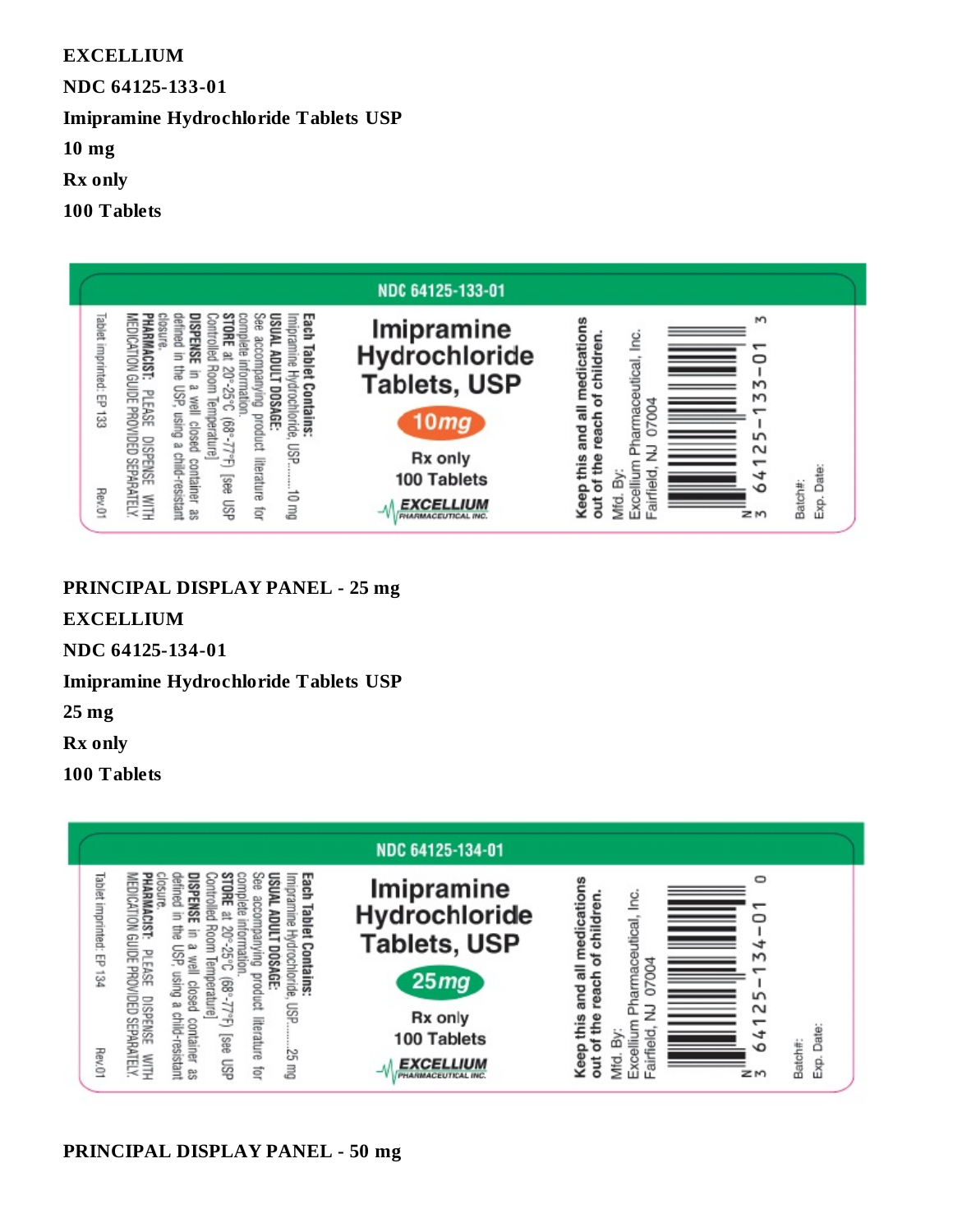## **EXCELLIUM**

**NDC 64125-135-01**

# **Imipramine Hydrochloride Tablets USP**

**50 mg**

**Rx only**

**100 Tablets**

|                                                                                                                                                                                                                                                                                                                                                                                                                                                                                                                                                                                                            | NDC 64125-135-01                                                                                                               |                                                                                                                                                                                                                                         |
|------------------------------------------------------------------------------------------------------------------------------------------------------------------------------------------------------------------------------------------------------------------------------------------------------------------------------------------------------------------------------------------------------------------------------------------------------------------------------------------------------------------------------------------------------------------------------------------------------------|--------------------------------------------------------------------------------------------------------------------------------|-----------------------------------------------------------------------------------------------------------------------------------------------------------------------------------------------------------------------------------------|
| Tablet imprinted:<br>defined<br>complete<br>PHARMACIST:<br>Each<br><b>Bunsor</b><br>DISPENSE<br>g<br>MEDICATION<br>STORE<br>mipramine Hydrochloride,<br>nsual<br>Controlled<br><b>Викивешосое</b><br>Taldet<br><b>ADULT</b><br>兽<br>5<br>information.<br>듷<br>Room<br>20°.<br>$\equiv$<br><b>GUIDE PROVIDED</b><br><b>Contains:</b><br>ş<br>DOSAGE:<br>⋼<br>ಜ್ಯ<br>PLEASE<br>띵<br>≦<br>Temperature<br><b>Oursn</b><br>ä<br>product<br>ඹි<br>closed<br>DISPENSE<br>ρú<br>FeF<br>Sn<br>child-resistant<br>literature<br><b>SEPARATELY</b><br>CONTAINE<br>Geg<br>Rev.01<br>bw og<br>WITH<br>H<br>5g<br>Ξ<br>읞 | Imipramine<br>Hydrochloride<br>Tablets, USP<br><b>50mg</b><br>Rx only<br>100 Tablets<br><b>(CELLIUM</b><br>PHARMACEUTICAL INC. | ∼<br>medications<br>Ξ<br>children<br>ᅮ<br>Pharmaceutical,<br>5<br>৳<br>M<br>ᇹ<br>0700<br>reach<br>and<br>5<br>N<br>Ź<br>₫<br>this<br>Excellium<br>Date:<br>ä<br>Fairfield,<br>ォ<br>৳<br>Batch#:<br>৩<br>Keep<br>Mfd.<br>Exp.<br>ă<br>ZM |

| <b>IMIPRAMINE HYDROCHLORIDE</b>                                                |                                                           |                                           |                          |  |          |  |  |
|--------------------------------------------------------------------------------|-----------------------------------------------------------|-------------------------------------------|--------------------------|--|----------|--|--|
| imipramine hydrochloride tablet, film coated                                   |                                                           |                                           |                          |  |          |  |  |
|                                                                                |                                                           |                                           |                          |  |          |  |  |
| <b>Product Information</b>                                                     |                                                           |                                           |                          |  |          |  |  |
| Product Type                                                                   | HUMAN PRESCRIPTION DRUG<br>Item Code (Source)             |                                           |                          |  |          |  |  |
| <b>Route of Administration</b>                                                 | ORAL                                                      |                                           |                          |  |          |  |  |
|                                                                                |                                                           |                                           |                          |  |          |  |  |
|                                                                                |                                                           |                                           |                          |  |          |  |  |
| <b>Active Ingredient/Active Moiety</b>                                         |                                                           |                                           |                          |  |          |  |  |
|                                                                                | <b>Ingredient Name</b>                                    |                                           | <b>Basis of Strength</b> |  | Strength |  |  |
| IMIPRAMINE HYDRO CHLORIDE (UNII: BKE5Q1J60U) (IMIPRAMINE -<br>UNII:OGG85SX4E4) |                                                           | <b>IMIPRAMINE</b><br><b>HYDROCHLORIDE</b> |                          |  | $10$ mg  |  |  |
|                                                                                |                                                           |                                           |                          |  |          |  |  |
|                                                                                |                                                           |                                           |                          |  |          |  |  |
| <b>Inactive Ingredients</b>                                                    |                                                           |                                           |                          |  |          |  |  |
| <b>Ingredient Name</b>                                                         |                                                           |                                           |                          |  | Strength |  |  |
| CELLULOSE, MICRO CRYSTALLINE (UNII: OP1R32D61U)                                |                                                           |                                           |                          |  |          |  |  |
|                                                                                | SO DIUM STARCH GLYCOLATE TYPE A POTATO (UNII: 5856J3G2A2) |                                           |                          |  |          |  |  |
| CALCIUM PHO SPHATE, DIBASIC, ANHYDROUS (UNII: L11K75P92J)                      |                                                           |                                           |                          |  |          |  |  |
| <b>SILICON DIO XIDE (UNII: ETJ7Z6 XBU4)</b>                                    |                                                           |                                           |                          |  |          |  |  |
| MAGNESIUM STEARATE (UNII: 70097M6I30)                                          |                                                           |                                           |                          |  |          |  |  |
| HYPROMELLOSES (UNII: 3NXW29V3WO)                                               |                                                           |                                           |                          |  |          |  |  |
| TITANIUM DIO XIDE (UNII: 15FIX9V2JP)                                           |                                                           |                                           |                          |  |          |  |  |
| POLYETHYLENE GLYCOLS (UNII: 3WJQ0SDW1A)                                        |                                                           |                                           |                          |  |          |  |  |
| POLYSORBATE 80 (UNII: 6OZP39ZG8H)                                              |                                                           |                                           |                          |  |          |  |  |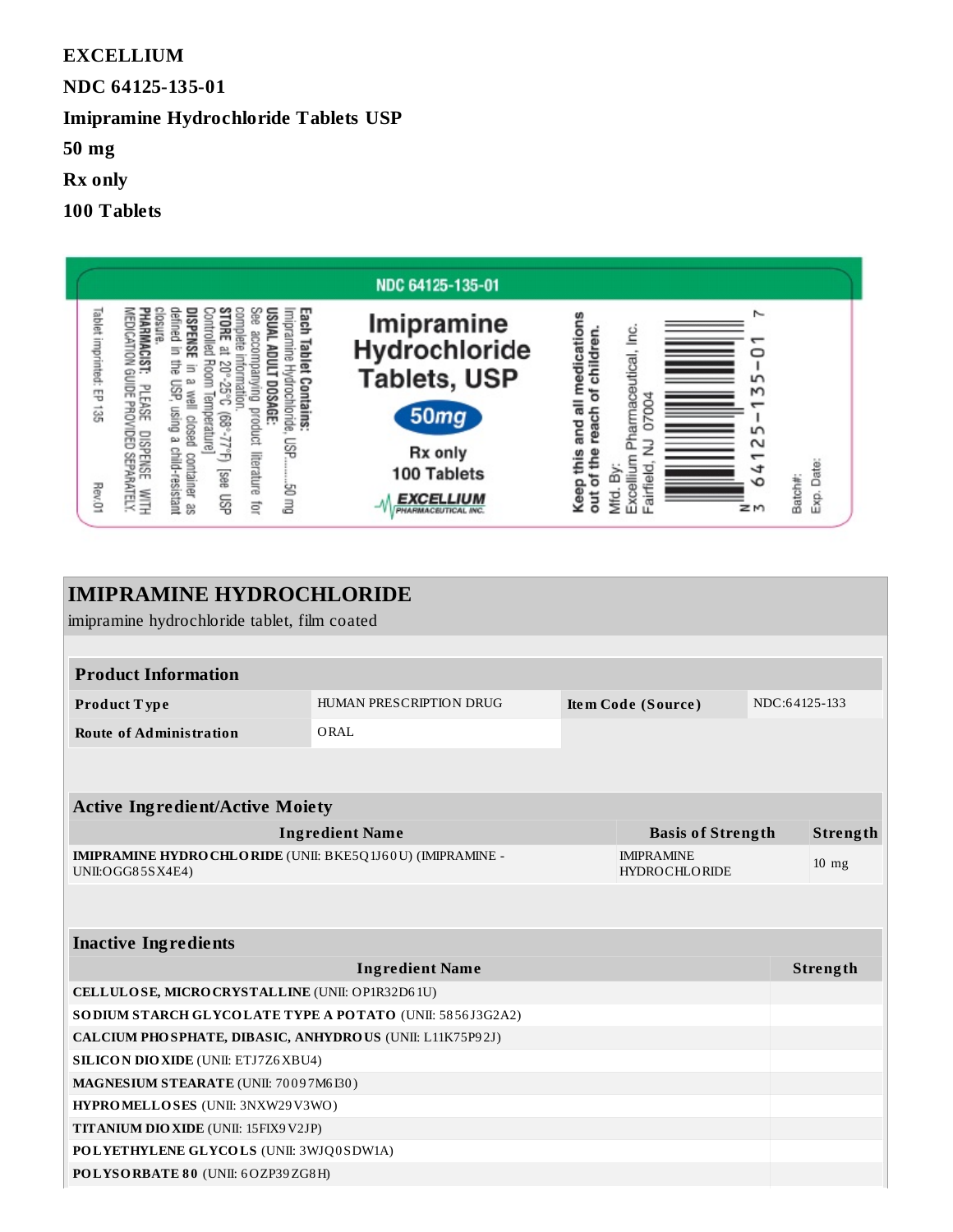| D&C RED NO. 30 (UNII: 2S42T2808B)                                              |                                                 |                  |                                                 |                             |                                           |                             |                 |                           |
|--------------------------------------------------------------------------------|-------------------------------------------------|------------------|-------------------------------------------------|-----------------------------|-------------------------------------------|-----------------------------|-----------------|---------------------------|
| D&C YELLOW NO. 10 (UNII: 35SW5USQ3G)                                           |                                                 |                  |                                                 |                             |                                           |                             |                 |                           |
|                                                                                | FD&C BLUE NO. 2 (UNII: L06K8R7DQK)              |                  |                                                 |                             |                                           |                             |                 |                           |
|                                                                                |                                                 |                  |                                                 |                             |                                           |                             |                 |                           |
|                                                                                | <b>Product Characteristics</b>                  |                  |                                                 |                             |                                           |                             |                 |                           |
| Color                                                                          |                                                 | YELLOW           |                                                 | <b>Score</b>                |                                           |                             | no score        |                           |
| <b>Shape</b>                                                                   |                                                 | <b>ROUND</b>     |                                                 | <b>Size</b>                 |                                           |                             | 6 <sub>mm</sub> |                           |
| Flavor                                                                         |                                                 |                  |                                                 | <b>Imprint Code</b>         |                                           |                             | EP:133          |                           |
| <b>Contains</b>                                                                |                                                 |                  |                                                 |                             |                                           |                             |                 |                           |
|                                                                                |                                                 |                  |                                                 |                             |                                           |                             |                 |                           |
|                                                                                | Packaging                                       |                  |                                                 |                             |                                           |                             |                 |                           |
| #                                                                              | <b>Item Code</b>                                |                  | <b>Package Description</b>                      | <b>Marketing Start Date</b> |                                           |                             |                 | <b>Marketing End Date</b> |
|                                                                                | 1 NDC:64125-133-01                              | 100 in 1 BOTTLE  |                                                 |                             |                                           |                             |                 |                           |
|                                                                                | 2 NDC:64125-133-10                              | 1000 in 1 BOTTLE |                                                 |                             |                                           |                             |                 |                           |
|                                                                                |                                                 |                  |                                                 |                             |                                           |                             |                 |                           |
|                                                                                |                                                 |                  |                                                 |                             |                                           |                             |                 |                           |
|                                                                                | <b>Marketing Information</b>                    |                  |                                                 |                             |                                           |                             |                 |                           |
|                                                                                | <b>Marketing Category</b>                       |                  | <b>Application Number or Monograph Citation</b> |                             |                                           | <b>Marketing Start Date</b> |                 | <b>Marketing End Date</b> |
| <b>ANDA</b>                                                                    |                                                 | ANDA040903       |                                                 |                             | 11/0 1/20 12                              |                             |                 |                           |
|                                                                                |                                                 |                  |                                                 |                             |                                           |                             |                 |                           |
|                                                                                |                                                 |                  |                                                 |                             |                                           |                             |                 |                           |
|                                                                                | <b>IMIPRAMINE HYDROCHLORIDE</b>                 |                  |                                                 |                             |                                           |                             |                 |                           |
|                                                                                | imipramine hydrochloride tablet, film coated    |                  |                                                 |                             |                                           |                             |                 |                           |
|                                                                                |                                                 |                  |                                                 |                             |                                           |                             |                 |                           |
|                                                                                | <b>Product Information</b>                      |                  |                                                 |                             |                                           |                             |                 |                           |
|                                                                                | Product Type                                    |                  | HUMAN PRESCRIPTION DRUG                         |                             |                                           | Item Code (Source)          |                 | NDC:64125-134             |
|                                                                                | <b>Route of Administration</b>                  |                  | ORAL                                            |                             |                                           |                             |                 |                           |
|                                                                                |                                                 |                  |                                                 |                             |                                           |                             |                 |                           |
|                                                                                |                                                 |                  |                                                 |                             |                                           |                             |                 |                           |
|                                                                                | <b>Active Ingredient/Active Moiety</b>          |                  |                                                 |                             |                                           |                             |                 |                           |
| <b>Ingredient Name</b>                                                         |                                                 |                  |                                                 | <b>Basis of Strength</b>    |                                           | Strength                    |                 |                           |
| IMIPRAMINE HYDRO CHLORIDE (UNII: BKE5Q1J60U) (IMIPRAMINE -<br>UNII:OGG85SX4E4) |                                                 |                  |                                                 |                             | <b>IMIPRAMINE</b><br><b>HYDROCHLORIDE</b> |                             | 25 mg           |                           |
|                                                                                |                                                 |                  |                                                 |                             |                                           |                             |                 |                           |
|                                                                                |                                                 |                  |                                                 |                             |                                           |                             |                 |                           |
|                                                                                | <b>Inactive Ingredients</b>                     |                  |                                                 |                             |                                           |                             |                 |                           |
|                                                                                |                                                 |                  | <b>Ingredient Name</b>                          |                             |                                           |                             |                 | Strength                  |
|                                                                                | CELLULOSE, MICRO CRYSTALLINE (UNII: OP1R32D61U) |                  |                                                 |                             |                                           |                             |                 |                           |

| Ingredient Name                                                   | Strength |  |  |  |
|-------------------------------------------------------------------|----------|--|--|--|
| CELLULOSE, MICRO CRYSTALLINE (UNII: OP1R32D61U)                   |          |  |  |  |
| <b>SODIUM STARCH GLYCOLATE TYPE A POTATO (UNII: 5856J3G2A2)</b>   |          |  |  |  |
| <b>CALCIUM PHO SPHATE, DIBASIC, ANHYDRO US (UNII: L11K75P92J)</b> |          |  |  |  |
| <b>SILICON DIO XIDE (UNII: ETJ7Z6 XBU4)</b>                       |          |  |  |  |
| <b>MAGNESIUM STEARATE (UNII: 70097M6I30)</b>                      |          |  |  |  |
| <b>HYPROMELLOSES</b> (UNII: 3NXW29V3WO)                           |          |  |  |  |
| <b>TITANIUM DIO XIDE</b> (UNII: 15FIX9 V2JP)                      |          |  |  |  |
| POLYETHYLENE GLYCOLS (UNII: 3WJQ0SDW1A)                           |          |  |  |  |
|                                                                   |          |  |  |  |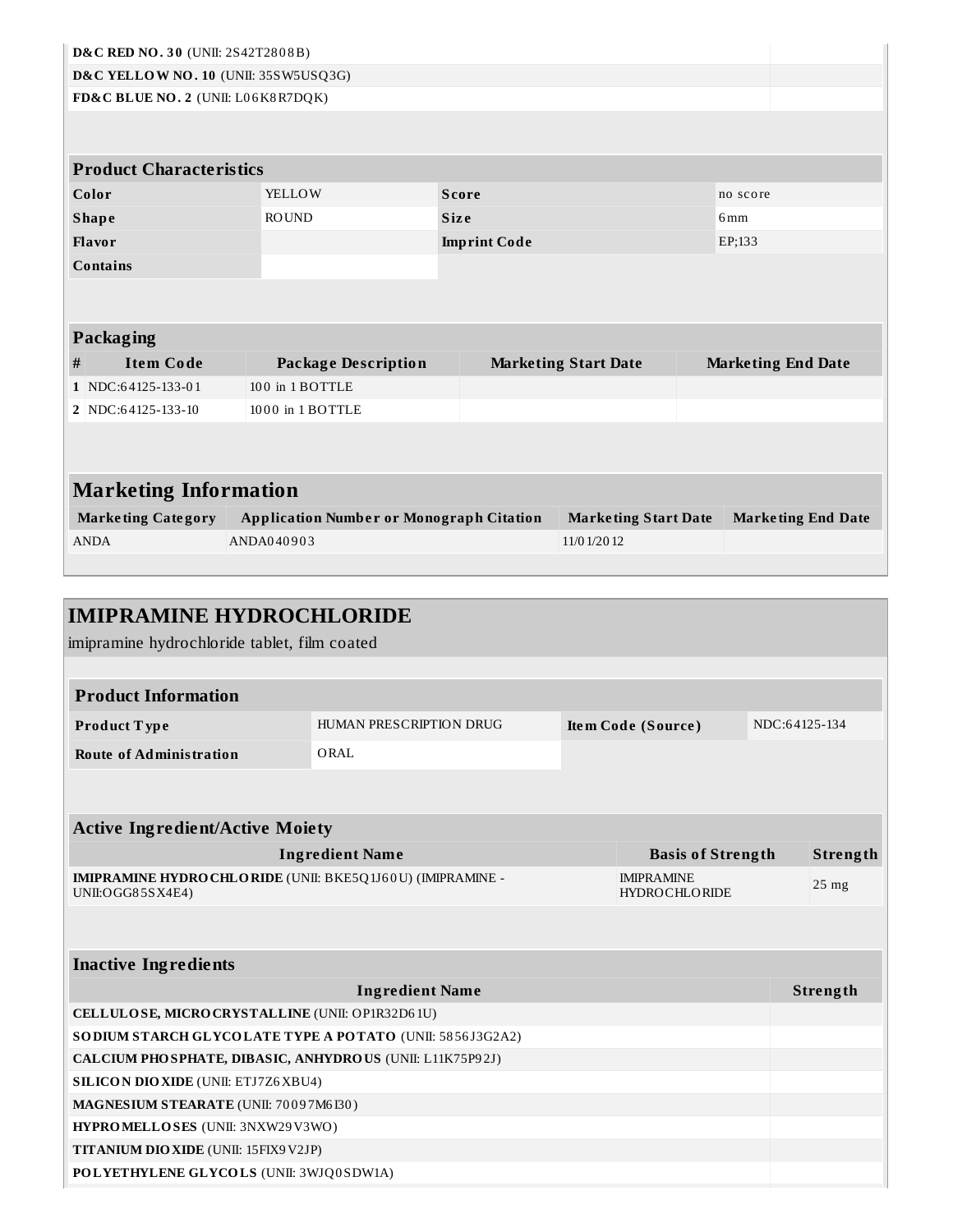|                                                                                      | POLYSORBATE 80 (UNII: 6OZP39ZG8H)               |                     |                             |                          |                           |  |  |
|--------------------------------------------------------------------------------------|-------------------------------------------------|---------------------|-----------------------------|--------------------------|---------------------------|--|--|
| D&C RED NO. 30 (UNII: 2S42T2808B)                                                    |                                                 |                     |                             |                          |                           |  |  |
| D&C YELLOW NO. 10 (UNII: 35SW5USQ3G)                                                 |                                                 |                     |                             |                          |                           |  |  |
| FD&C BLUE NO. 2 (UNII: L06K8R7DQK)                                                   |                                                 |                     |                             |                          |                           |  |  |
|                                                                                      |                                                 |                     |                             |                          |                           |  |  |
|                                                                                      |                                                 |                     |                             |                          |                           |  |  |
| <b>Product Characteristics</b>                                                       |                                                 |                     |                             |                          |                           |  |  |
| Color                                                                                | <b>BROWN</b>                                    | <b>Score</b>        |                             | no score                 |                           |  |  |
| <b>Shape</b>                                                                         | ROUND                                           | <b>Size</b>         |                             | 7mm                      |                           |  |  |
| <b>Flavor</b>                                                                        |                                                 | <b>Imprint Code</b> |                             | EP;134                   |                           |  |  |
| <b>Contains</b>                                                                      |                                                 |                     |                             |                          |                           |  |  |
|                                                                                      |                                                 |                     |                             |                          |                           |  |  |
|                                                                                      |                                                 |                     |                             |                          |                           |  |  |
| Packaging                                                                            |                                                 |                     |                             |                          |                           |  |  |
| <b>Item Code</b><br>#                                                                | <b>Package Description</b>                      |                     | <b>Marketing Start Date</b> |                          | <b>Marketing End Date</b> |  |  |
| 1 NDC:64125-134-01                                                                   | 100 in 1 BOTTLE                                 |                     |                             |                          |                           |  |  |
| 2 NDC:64125-134-10                                                                   | 1000 in 1 BOTTLE                                |                     |                             |                          |                           |  |  |
|                                                                                      |                                                 |                     |                             |                          |                           |  |  |
|                                                                                      |                                                 |                     |                             |                          |                           |  |  |
|                                                                                      |                                                 |                     |                             |                          |                           |  |  |
| <b>Marketing Information</b>                                                         |                                                 |                     |                             |                          |                           |  |  |
| <b>Marketing Category</b>                                                            | <b>Application Number or Monograph Citation</b> |                     | <b>Marketing Start Date</b> |                          | <b>Marketing End Date</b> |  |  |
| <b>ANDA</b>                                                                          | ANDA040903                                      |                     | 11/0 1/20 12                |                          |                           |  |  |
|                                                                                      |                                                 |                     |                             |                          |                           |  |  |
|                                                                                      |                                                 |                     |                             |                          |                           |  |  |
|                                                                                      |                                                 |                     |                             |                          |                           |  |  |
|                                                                                      |                                                 |                     |                             |                          |                           |  |  |
| <b>IMIPRAMINE HYDROCHLORIDE</b>                                                      |                                                 |                     |                             |                          |                           |  |  |
| imipramine hydrochloride tablet, film coated                                         |                                                 |                     |                             |                          |                           |  |  |
|                                                                                      |                                                 |                     |                             |                          |                           |  |  |
| <b>Product Information</b>                                                           |                                                 |                     |                             |                          |                           |  |  |
| Product Type                                                                         | HUMAN PRESCRIPTION DRUG                         |                     | Item Code (Source)          |                          | NDC:64125-135             |  |  |
| <b>Route of Administration</b>                                                       | ORAL                                            |                     |                             |                          |                           |  |  |
|                                                                                      |                                                 |                     |                             |                          |                           |  |  |
|                                                                                      |                                                 |                     |                             |                          |                           |  |  |
|                                                                                      |                                                 |                     |                             |                          |                           |  |  |
| <b>Active Ingredient/Active Moiety</b>                                               |                                                 |                     |                             |                          |                           |  |  |
|                                                                                      | <b>Ingredient Name</b>                          |                     |                             | <b>Basis of Strength</b> | Strength                  |  |  |
| IMIPRAMINE HYDRO CHLORIDE (UNII: BKE5Q1J60U) (IMIPRAMINE -<br>UNII:OGG85SX4E4)       |                                                 |                     | <b>IMIPRAMINE</b>           | <b>HYDROCHLORIDE</b>     | 50 mg                     |  |  |
|                                                                                      |                                                 |                     |                             |                          |                           |  |  |
|                                                                                      |                                                 |                     |                             |                          |                           |  |  |
|                                                                                      |                                                 |                     |                             |                          |                           |  |  |
| <b>Inactive Ingredients</b>                                                          |                                                 |                     |                             |                          |                           |  |  |
|                                                                                      | <b>Ingredient Name</b>                          |                     |                             |                          | Strength                  |  |  |
| CELLULOSE, MICRO CRYSTALLINE (UNII: OP1R32D61U)                                      |                                                 |                     |                             |                          |                           |  |  |
| SO DIUM STARCH GLYCOLATE TYPE A POTATO (UNII: 5856J3G2A2)                            |                                                 |                     |                             |                          |                           |  |  |
| CALCIUM PHO SPHATE, DIBASIC, ANHYDROUS (UNII: L11K75P92J)                            |                                                 |                     |                             |                          |                           |  |  |
| <b>SILICON DIO XIDE (UNII: ETJ7Z6 XBU4)</b><br>MAGNESIUM STEARATE (UNII: 70097M6I30) |                                                 |                     |                             |                          |                           |  |  |

**TITANIUM DIOXIDE** (UNII: 15FIX9V2JP)